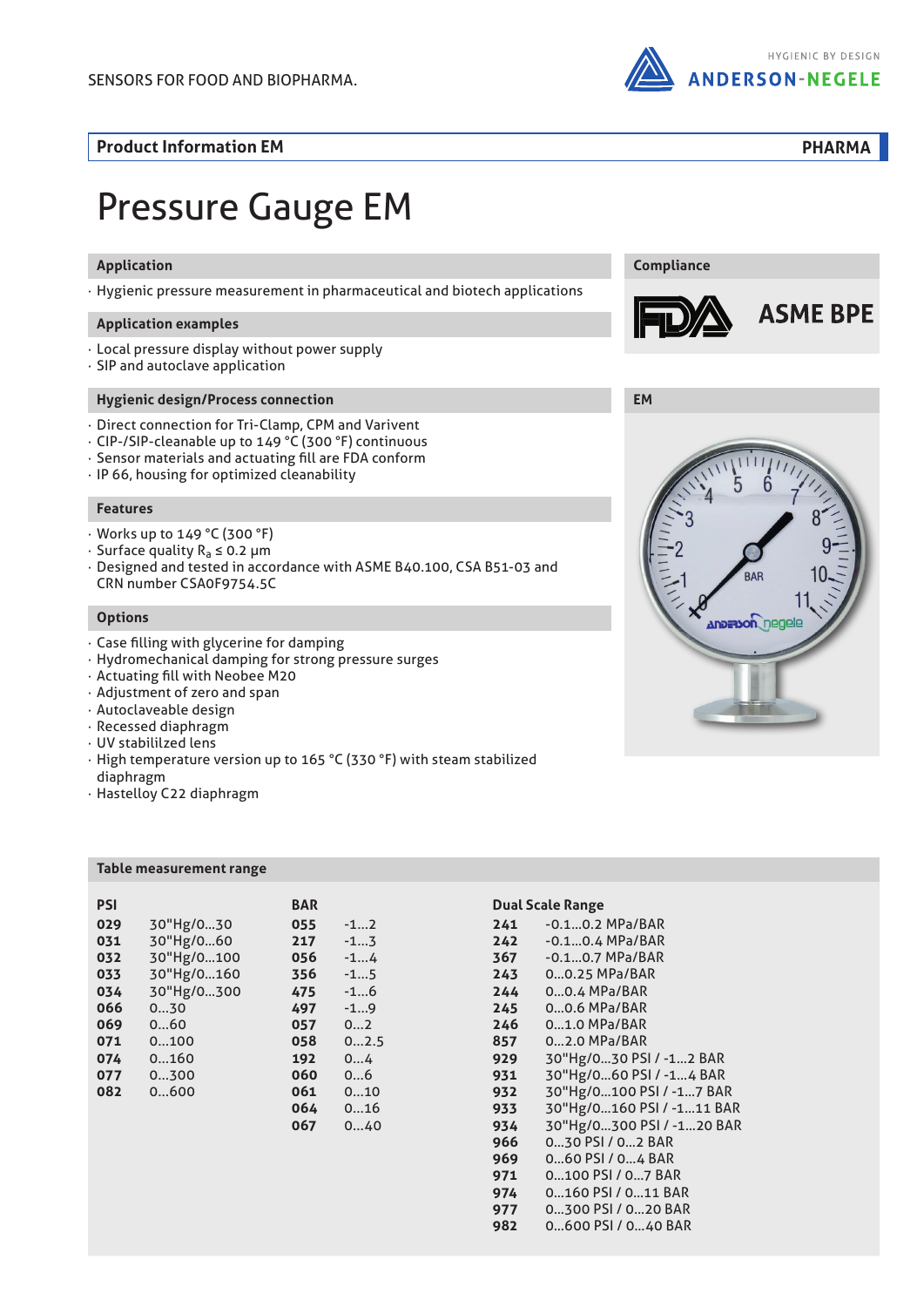| <b>Specification</b>         |                                                                                  |                                                                                                                                                                                                                                                       |  |  |  |  |
|------------------------------|----------------------------------------------------------------------------------|-------------------------------------------------------------------------------------------------------------------------------------------------------------------------------------------------------------------------------------------------------|--|--|--|--|
| <b>Material</b>              | diaphragm<br>fitting<br>bourdon tube<br>movement mechanism<br>case/stem<br>lense | 316L, electro polished, with 3.1 material certificate<br>316L, polished, with 3.1 material certificate<br>bronze<br>brass<br>304, polished<br>polysulfone (for temperatures up to 163 °C/325 °F)                                                      |  |  |  |  |
| <b>Surface roughness</b>     | diaphragm                                                                        | $R_a \le 0.2$ µm (= 0.2 microns = 8 microinches)                                                                                                                                                                                                      |  |  |  |  |
| <b>Actuating fill</b>        |                                                                                  | paraffin oil/medical white oil<br>Neobee M20                                                                                                                                                                                                          |  |  |  |  |
| <b>Case fill</b>             | optional                                                                         | Glycerine (USP Food Grade)                                                                                                                                                                                                                            |  |  |  |  |
| FDA approval number          | paraffin oil<br>Neobee M20                                                       | 21 CFR 172.878, 21 CFR 178.3620, 21 CFR 573.680,<br>21 CFR 182.1320<br>21 CFR 172.856, 21 CFR 174.5                                                                                                                                                   |  |  |  |  |
| <b>Protection class</b>      |                                                                                  | <b>IP 66 / NEMA 4X</b>                                                                                                                                                                                                                                |  |  |  |  |
| <b>Dampening (option)</b>    | glycerine<br>hydro-mechanical                                                    | 2550 % of pressure variation<br>5080 % of pressure variation                                                                                                                                                                                          |  |  |  |  |
| <b>Over-range capability</b> |                                                                                  | at least 25 % of full scale                                                                                                                                                                                                                           |  |  |  |  |
| <b>Accuracy</b>              | calibrated accuracy<br>repeatability<br>linearity<br>hysteresis                  | ±0.75 % of full scale (from 1090 % of range)<br>±0.25 % of full scale<br>±0.25 % of full scale<br>±0.25 % of full scale                                                                                                                               |  |  |  |  |
| <b>Stability</b>             |                                                                                  | Within specified accuracy of 6 months under normal<br>operating conditions                                                                                                                                                                            |  |  |  |  |
| <b>Temperature range</b>     | process<br><b>CIP</b><br><b>SIP</b><br>ambient<br>storage                        | -29149 °C (-20300 °F)<br>option to 165 °C (330 °F)<br>120 °C (250 °F) continuous<br>149 °C (300 °F) continuous<br>449 °C (40120 °F)<br>slower reaction at deep temperatures<br>unvented case -3091 °C (-2295 °F)<br>vented case -30121 °C (-22250 °F) |  |  |  |  |
| <b>Temperature effect</b>    | from 1090 % of range<br>(process or ambient)                                     | < ±0.01 %/K of full scale                                                                                                                                                                                                                             |  |  |  |  |
| Autoclaveable                | unfilled case only                                                               | 149 °C (300 °F) for 60 minutes max.                                                                                                                                                                                                                   |  |  |  |  |
| Adjustment                   | zero (option)<br>span (option)                                                   | ±5 % of span (non active with span, located on back of case)<br>±5 % of span (with external tool)                                                                                                                                                     |  |  |  |  |
| Weight                       | glycerine case filling<br>Tri-Clamp TC1<br>Tri-Clamp TC2<br>Varivent V40/50      | 130 g (additional to sensor weight)<br>450 g<br>520 <sub>g</sub><br>980g                                                                                                                                                                              |  |  |  |  |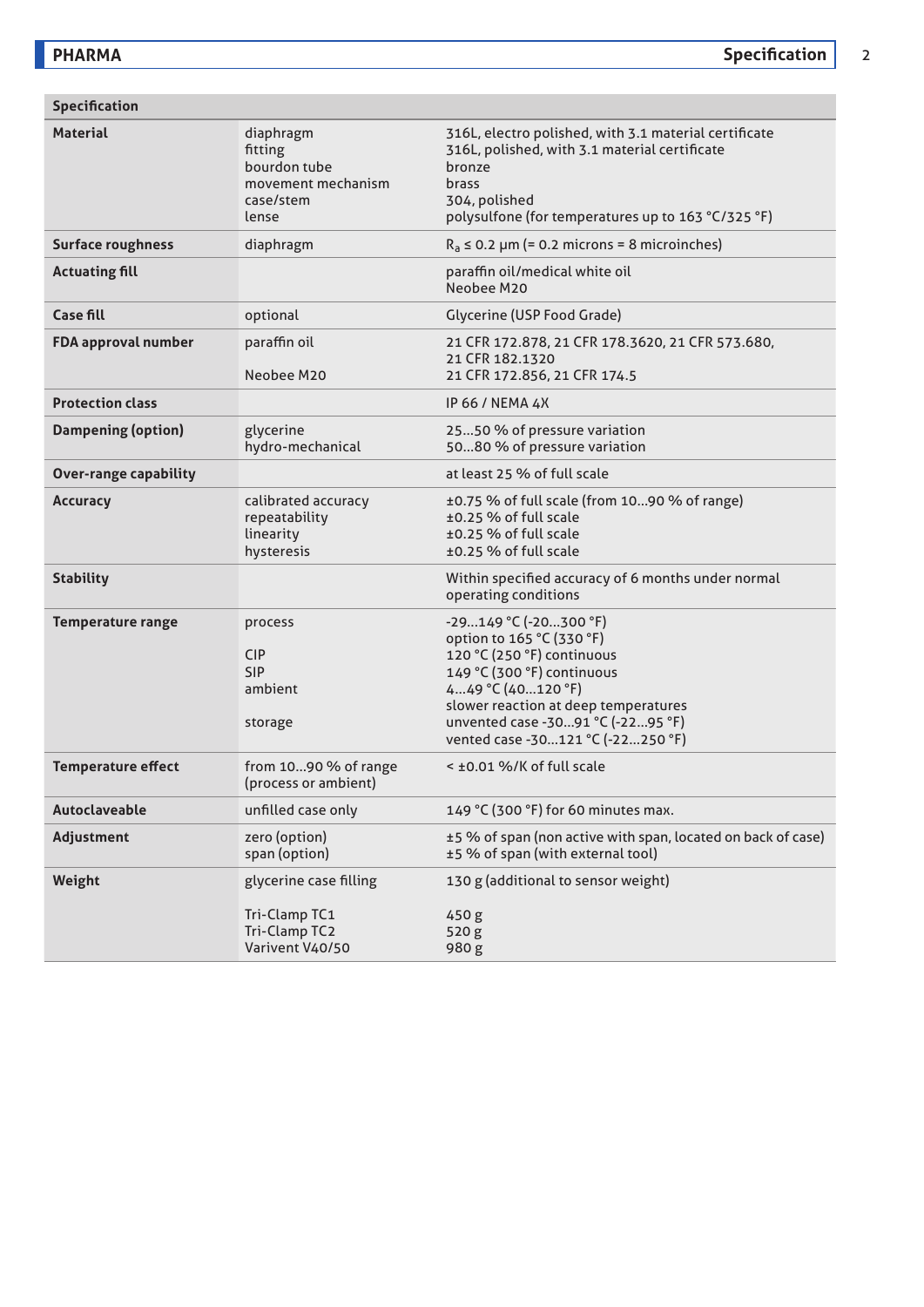# 3 **Dimensional Drawings | Process Connections PHARMA**

## **Mount options**



## **Overview of further process connections**

| <b>Type</b>                  | <b>Figure</b> | <b>Dimensional drawing</b>        | <b>Available connections</b>    |                              |  |
|------------------------------|---------------|-----------------------------------|---------------------------------|------------------------------|--|
| <b>Tri-Clamp</b>             |               | 23<br>$\phi$ d                    | Tri-Clamp 11/2"<br>Tri-Clamp 2" | $d = 50.5$ mm<br>$d = 64$ mm |  |
| <b>Tri-Clamp</b><br>recessed |               | 26,6                              | Tri-Clamp 11/2"<br>Tri-Clamp 2" | $d = 50.5$ mm<br>$d = 64$ mm |  |
|                              |               | Ød                                | DN 40/50                        | $d = 68$ mm                  |  |
| <b>Varivent</b>              |               | 36.8<br>$\phi$ 68<br>$\phi$ 84    |                                 |                              |  |
| <b>CPM</b>                   |               | 39,<br>$\phi$ 38,2<br>$\phi$ 50,3 |                                 |                              |  |

| <b>Accessories</b>          |                     | <b>Pointer stop</b>    | <b>Recessed diaphragm</b> |  |  |
|-----------------------------|---------------------|------------------------|---------------------------|--|--|
| <b>Description</b>          | <b>Order Number</b> | <b>BAR</b>             |                           |  |  |
| Tool for Re-span adjustment | 4523800000          | <b>Anderson</b> negele |                           |  |  |